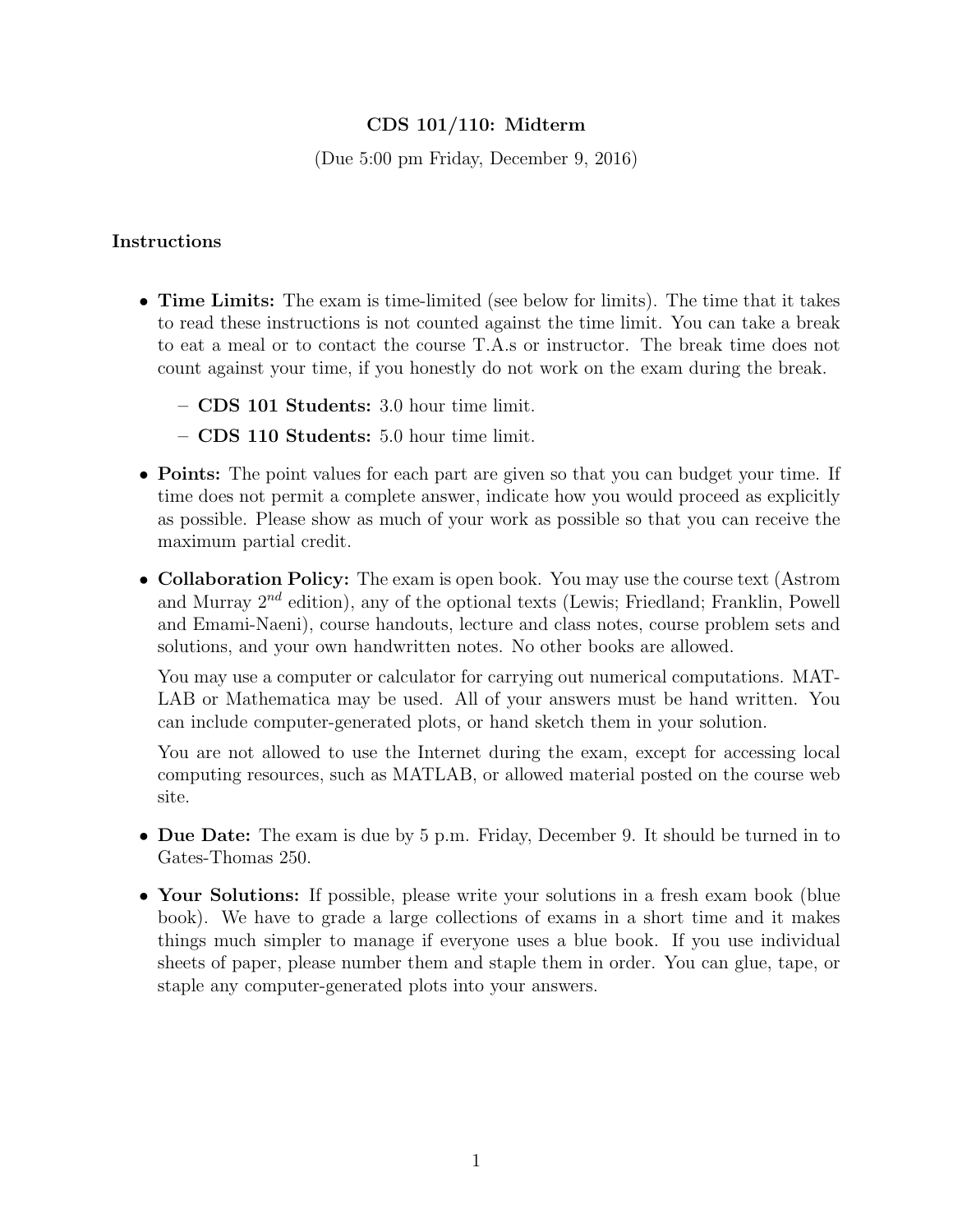#### Problem 1 (CDS 101, CDS110): (50 points)

This problem consider the design of a controller for a disk drive.

Problem #1: Figure 1 shows a highly simplified diagram of a mechanism for positioning a magnetic disk drive "read head" on the disk platter.



Figure 1: Schematic of Disk Drive read-head positioning mechanism.

The positioning system consists of a spring loaded arm (with arm length  $l$ ) that is driven by a motor that applies a torque,  $\tau$  to the arm's pivot point. This action in turn applies a force against the spring to pull the head across the magnetic platter. The dynamics governing the arm's motion is given by:

$$
J\ddot{\theta} = -b\dot{\theta} - kr\sin\theta + \tau
$$

where J is the rotational inertia of the arm,  $b$  is a viscous drag coefficient, which models the air drag on the arm and read head,  $k$  is the spring constant of the retraction spring, and  $r$ is the unsprung length of the spring. The angle of the arm is denoted by the angle  $\theta$ . The torque on the arm generated by the motor is governed by the following equation:

$$
\dot{\tau} = -a(\tau - u)
$$

where  $u$  is the desired motor torque, and is the control input to the system. For the sake of practical computation below, you can assume that the key system model parameters take the following values:

$$
k = \sqrt{2}
$$
,  $J = 100$ ,  $b = 10$ ,  $r = 1$ ,  $l = \sqrt{2}$ ,  $a = 1.0$ 

- Part (a): (5 points) Develop a linearized state-space description of this system, assuming a small angle approximation (on the variable  $\theta$ , which is assumed to be the output variable).
- **Part (b):** (5 points) Is this system reachable? Observable?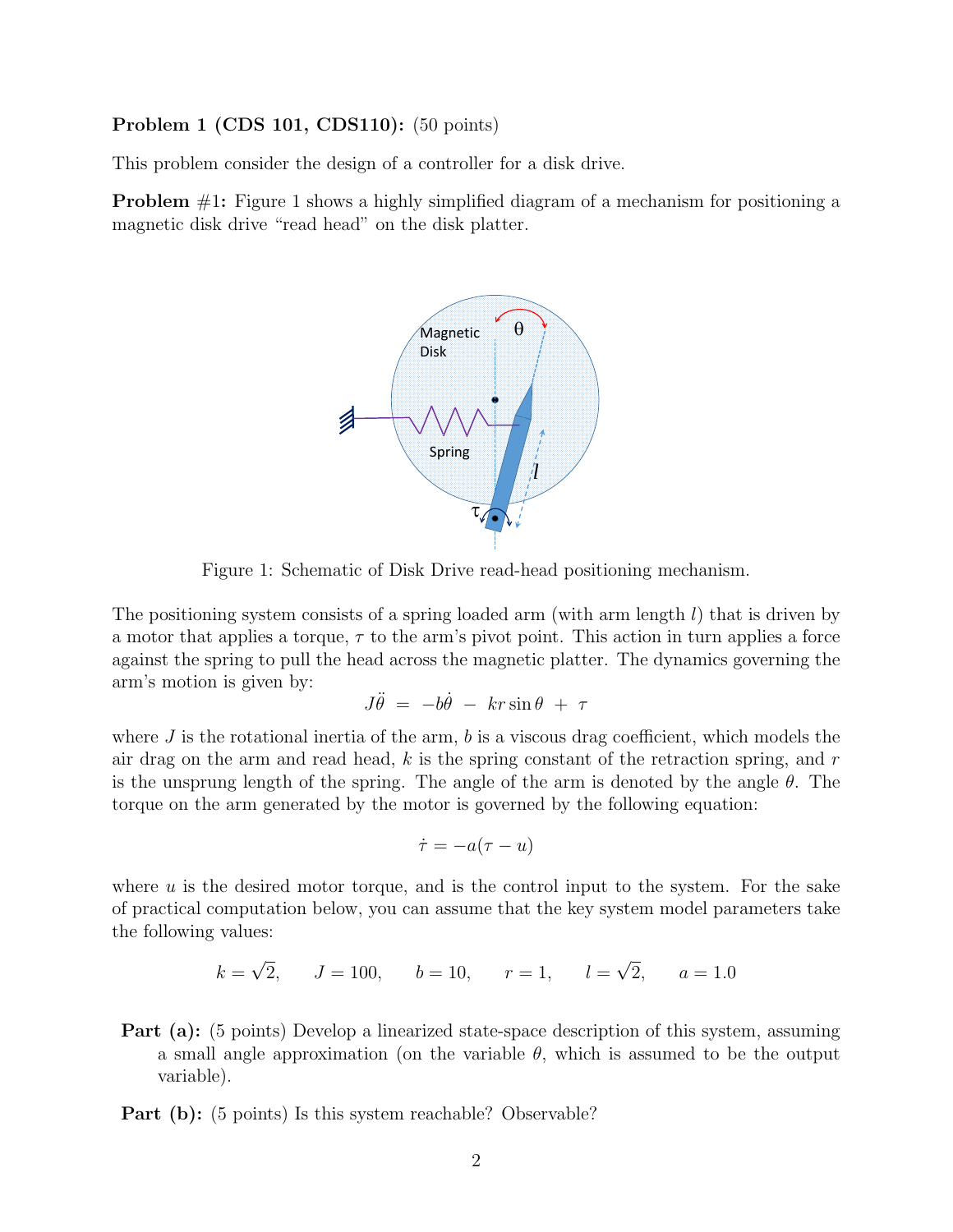Part (c): (10 points) Design a state feedback controller which stabilizes the system about  $\theta_{eq} = 45^{\circ}$ , and sets the closed loop eignenvalues to

$$
\lambda_{1,2} = -\frac{1}{2} \pm \frac{\sqrt{3}}{2} i \; .
$$

Part (d): (5 points) Show that the transfer function of the linearized problem takes the form:

$$
P(s) = \frac{\theta(s)}{u(s)} = \frac{a}{a+s} \left( \frac{K}{s^2 + 2\zeta\omega + \omega^2} \right).
$$

- Part (e): (10 points) Sketch the Bode Plot for the linearized open loop system. Even if you use MATLAB to plot the exact bode plot, please diagram the approximate Bode plots using the Bode plot sketching techniques.
- **Part (f):** (15 points) Design a compensator that provides tracking with less than 10% error up to 1 rad/sec and has at least  $60^{\circ}$  phase margin?

#### **Problem 2 (CDS 101** & **CDS 110:** (45 points)

Consider the magnetic levitation system that we discussed in class. Recall that linearized version of its governing dynamics lead to a transfer function

$$
P(s) = \frac{k}{s^2 - r^2}
$$

where  $k = 4000$  and  $r = 25$ , and the input is the current to the magnetic coil, and the output is the intensity of an infrared sensor.

- Part (a): (10 points) Design a PID controller which stabilizes this system.
- **Part (b):** (10 points) Sketch the bode plot for the loop transfer function (including your PID controller)
- **Part (c):** (10 points) Plot the Nyquist plot of the loop transfer function (including you PID controller), and confirm using the Nyquist criterion that your closed loop system is stable.
- Part (d): (5 points) Derive the equivalent state-space representation of this system.
- **Part (e):** (10 points) Design a state feedback controller which places the poles of the closed loop system system at  $p_{1,2} = -20 \pm 30i$ .

**Problem 3 (CDS 110):** (50 points) Consider again the problem of designing a cruise control for a car. The following transfer function represents the vehicle and engine dynamics

$$
P(s) = \frac{Tba/m}{(s+a)(s+c/m)}
$$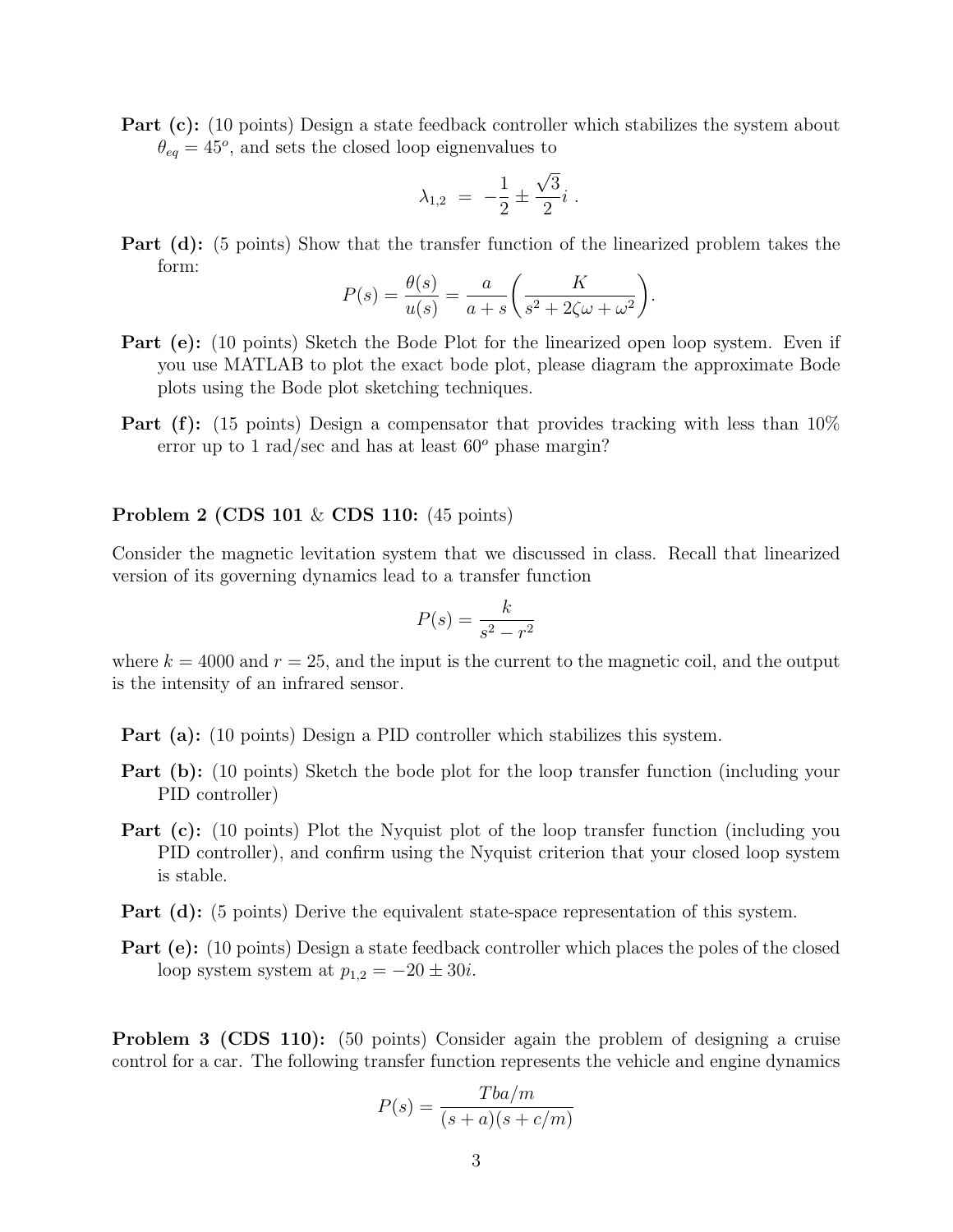where  $b = 25$  is the transmission gain,  $T = 200$  is the conversion factor between throttle and steady state motor torque,  $a = 0.2$  is the engine lag coefficient,  $m = 1000kg$  is the vehicle mass, and  $c = 50Nsec/m$  is the air drag coefficient.

**Part (a):** (15 points) Consider a proportional controller for the car:  $u = k_p(r - y)$ , where y is the measured vehicle speed, and  $r$  is the desired vehicle speed. Within the context of negative feedback, this gives

$$
C(s) = k_p.
$$

Assuming that  $k_p = 0.1$ , compute the steady state error, gain, phase margin, rise time, overshoot, and closed loop poles of this system.

Part (b): (15 points) Now consider a proportional and integral controller:

$$
C(s) = k_p + \frac{k_i}{s}.
$$

For  $k_p = 0.05$  and  $k_i = 0.001$ :

- determine if the closed loop system is stable.
- calculate the gain and phase margin
- estimate the steady state error and the percent overhshoot
- estimate the bandwidth of the closed loop system.
- **Part (c):** (20 points) Let us now consider what happens if we add a small amount of delay in the feedback loop. A pure time delay of  $\tau$  seconds satisfies the equation (where u is the input to the delay block, and  $z$  is the output of the delay)

$$
z(t) = u(t - \tau).
$$

The transfer function of a delay can be expressed exactly as

$$
G(s) = e^{-s\tau}.
$$

We can use the "Padé approximation" to represent the effect of a delay as a LTI transfer function. Up to second order, the Padé approximation for delay  $\tau$  takes the form:

$$
G(s) = \frac{1 - \tau s/2 + (\tau s)^2/12}{1 + \tau s/2 + (\tau s)^2/12}.
$$

Assume that there is a delay of  $\tau$  seconds between the output of the plant (the speed) and the input. For the PI controller of Part (b), with  $k_p = 0.05$  and  $k_i = 0.001$  (the same values as Part (b)), compute the gain and phase margin, as well as the overshoot, for two cases:  $\tau = 0.25$  seconds, and  $\tau = 0.75$  seconds.